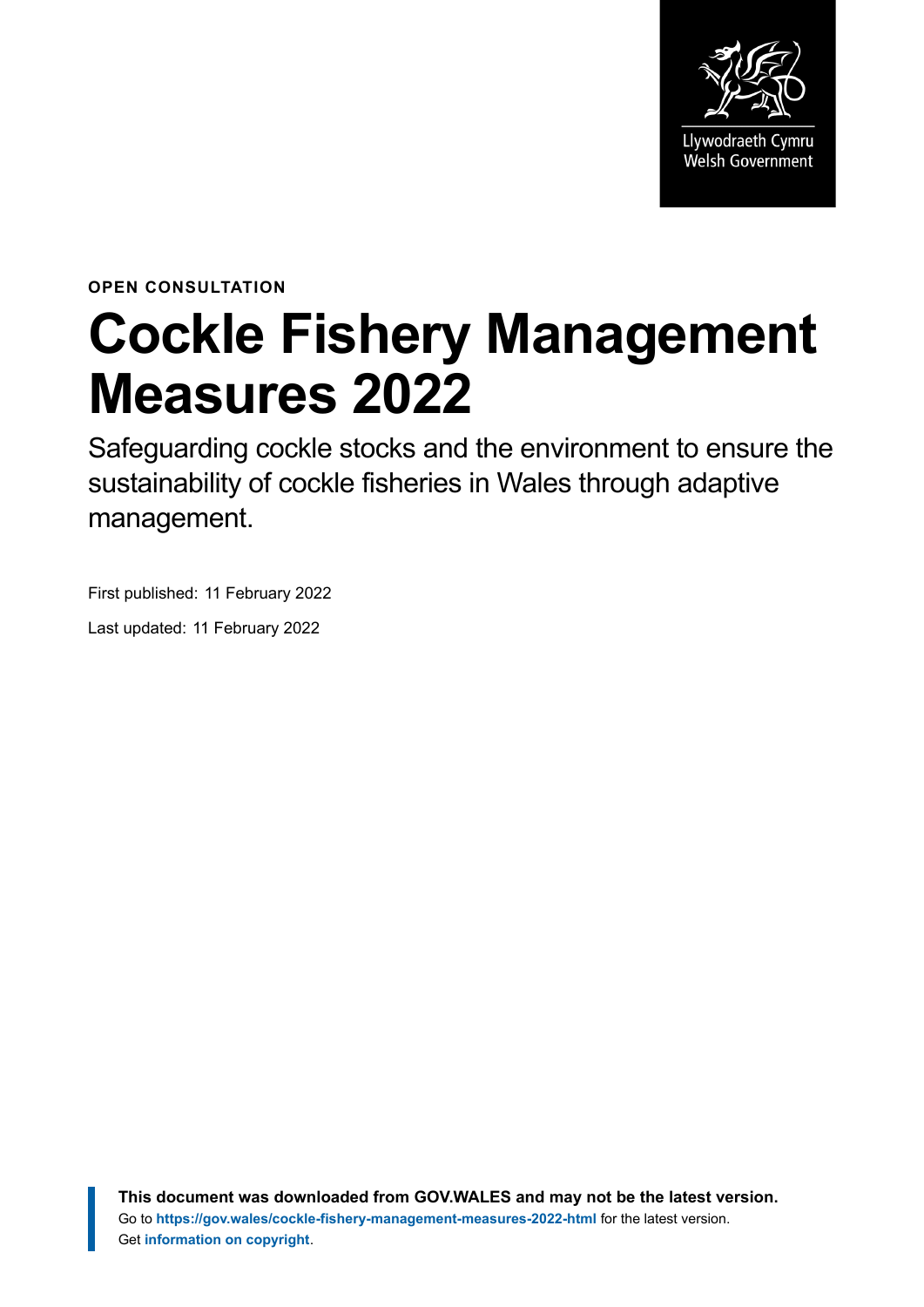# **Contents**

| <b>Detailed proposals</b><br><b>Implementation</b><br><b>Consultation questions</b> |
|-------------------------------------------------------------------------------------|
|                                                                                     |
|                                                                                     |
|                                                                                     |
| <b>How to respond</b>                                                               |
| <b>Your rights</b>                                                                  |

**[Further information and related documents](#page-17-0)**

# <span id="page-1-0"></span>**Section I: Introduction**

1. The Welsh Government is committed to the conservation and sustainable management of fisheries informed by robust scientific evidence. We want Wales to be able to meet the needs of current and future generations, by maintaining a healthy marine environment and supporting a profitable, stable and diverse fishing industry.

2. To meet this vision of long term sustainability the Welsh Government is reliant on and supportive of using the most environmentally sustainable and safe means of gathering cockle; for example gathering with rake and riddle and the use of boats compliant with the appropriate Maritime and Coastguard Agency safety legislation.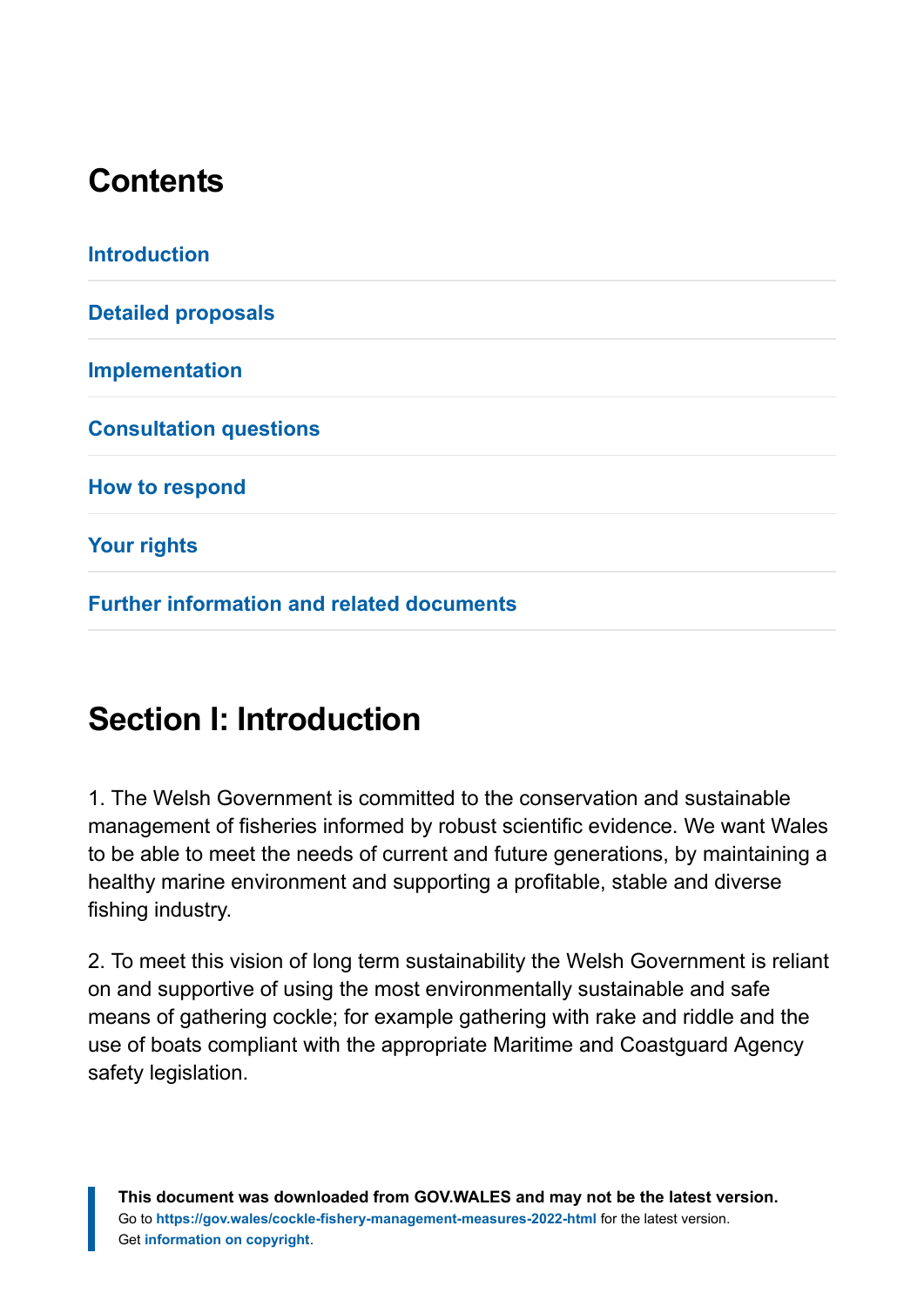3. Wales has many intertidal areas with highly productive cockle beds. Cockles provide a healthy source of protein which supports both a thriving cockle industry and large aggregations of wading birds particularly during the winter. The first sale value of cockle gathered in Wales is thought to be approximately £8 million per annum and provides income for around 250 people.

4. The Welsh Government manages public cockle fisheries throughout Wales. North Wales cockle fisheries are currently managed under the Cockles and Mussels (Specified Area) (Wales) Order 2011 and Byelaws of the former North West and North Wales Sea Fisheries Committee (NWNWSFC). The South Wales fisheries are currently regulated under Byelaws of the former South Wales Sea Fisheries Committee (SWSFC).

5. The Dee Estuary and Burry Inlet cockle fisheries are currently separately managed under different legislation by Natural Resources Wales (NRW). Both fisheries are managed under Regulating Orders which will continue in force and be unaffected by this consultation. On expiration of each of the Regulating Orders NRW will decide whether to apply for new Regulating Orders. Any application will be subject to public consultation before a Ministerial decision is taken.

### **Why are additional management measures needed?**

6. The current legislation used to manage public cockle fisheries is inconsistent across Wales and needs updating. Feedback from previous public consultations on proposals for new cockle management measures (https://gov.wales/ consultations) highlighted the need to address a wide range of issues.

7. At present, individuals applying for a cockle gathering permit for public fisheries in Wales undergo limited eligibility checks. Furthermore, not all public cockle fisheries in Wales require a permit and some have minimal regulation.

8. In light of the potentially hazardous nature of intertidal areas where cockles are gathered, this ease of access to the public fisheries has led to concerns about the safety of inexperienced gatherers. At times these concerns have been exacerbated by large numbers of gatherers accessing cockle beds at once.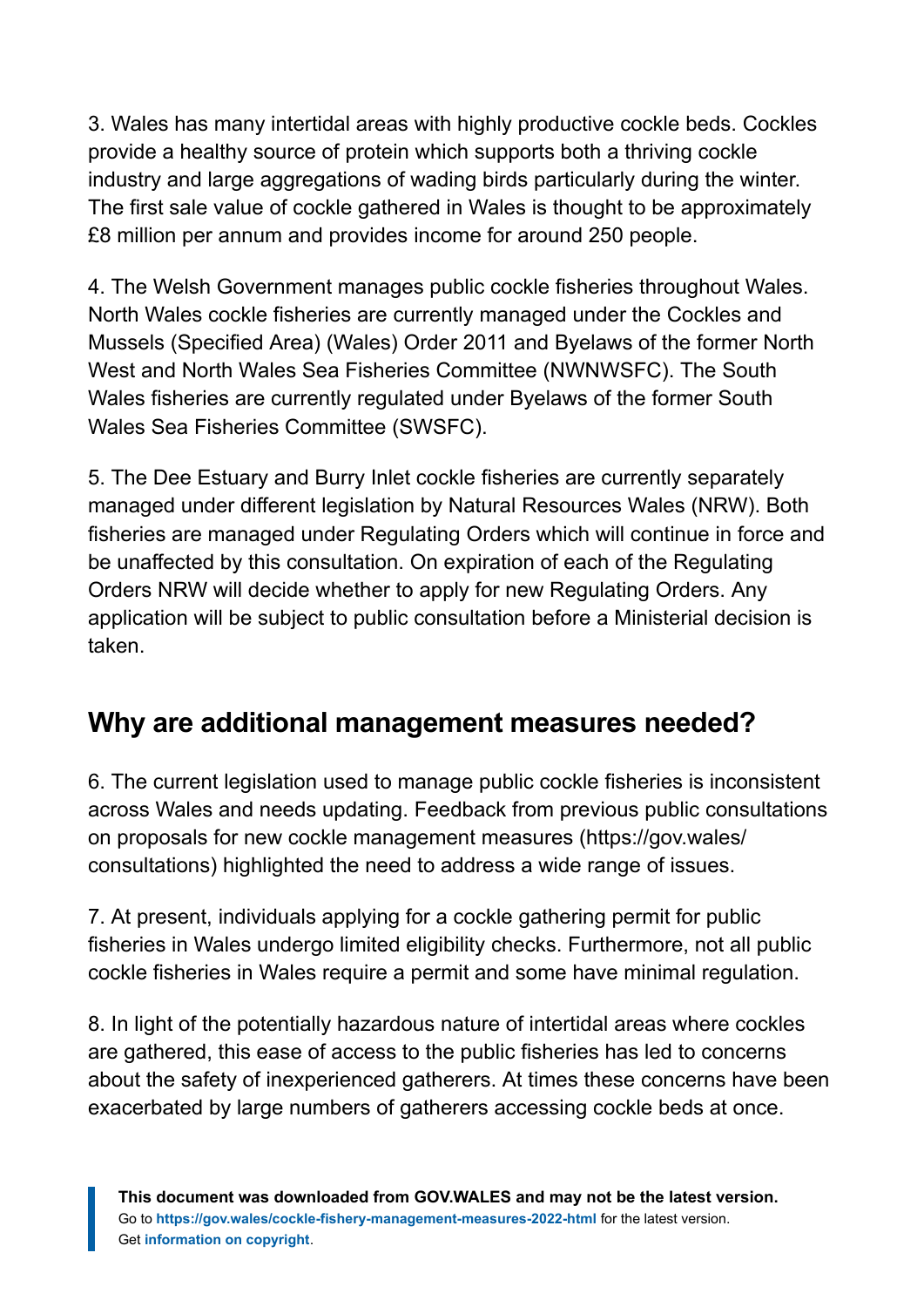8. As well as safety concerns, high numbers of gatherers pose a risk to both sensitive habitats and cockle stocks as well as having a potentially negative impact on local communities adjacent to the fisheries.

9. The intention of these proposed measures is to:

- Ensure the protection of the environment and future sustainability of Welsh cockle fisheries through adaptive management.
- Modify the permit application system to ensure gatherers work legitimately and safely.
- Adapt and simplify the management of all public cockle fisheries in Wales to ensure the sustainability of our cockle stocks and protect the wider environment for future generations. This will include the introduction of an All Wales Permit to gather cockle on any or all public fisheries in Wales.

#### **What additional management measures are being proposed?**

10. Building on feedback from previous consultations and recent experience of the pilot opening of the Three Rivers cockle fishery (2018-2021), the Welsh Government is now consulting on new cockle fishery management measures including:

- i. An all Wales cockle permit to gather on any public cockle bed
- ii. Carrying out eligibility checks for cockle permit applications
- iii. Charging an annual fee for cockle permits
- iv. Attaching a number of universal permit conditions to all cockle permits
- v. Making provision to allow for additional local conditions specific to individual named fisheries for the purposes of adaptive cockle fishery management
- vi. Standardising the personal recreational allowance across Wales

11. The proposed measures will apply to all public cockle beds in Wales, amending or revoking previous legislation and introducing new legislation where necessary.

12. These measures will introduce a new permitting regime in Wales which will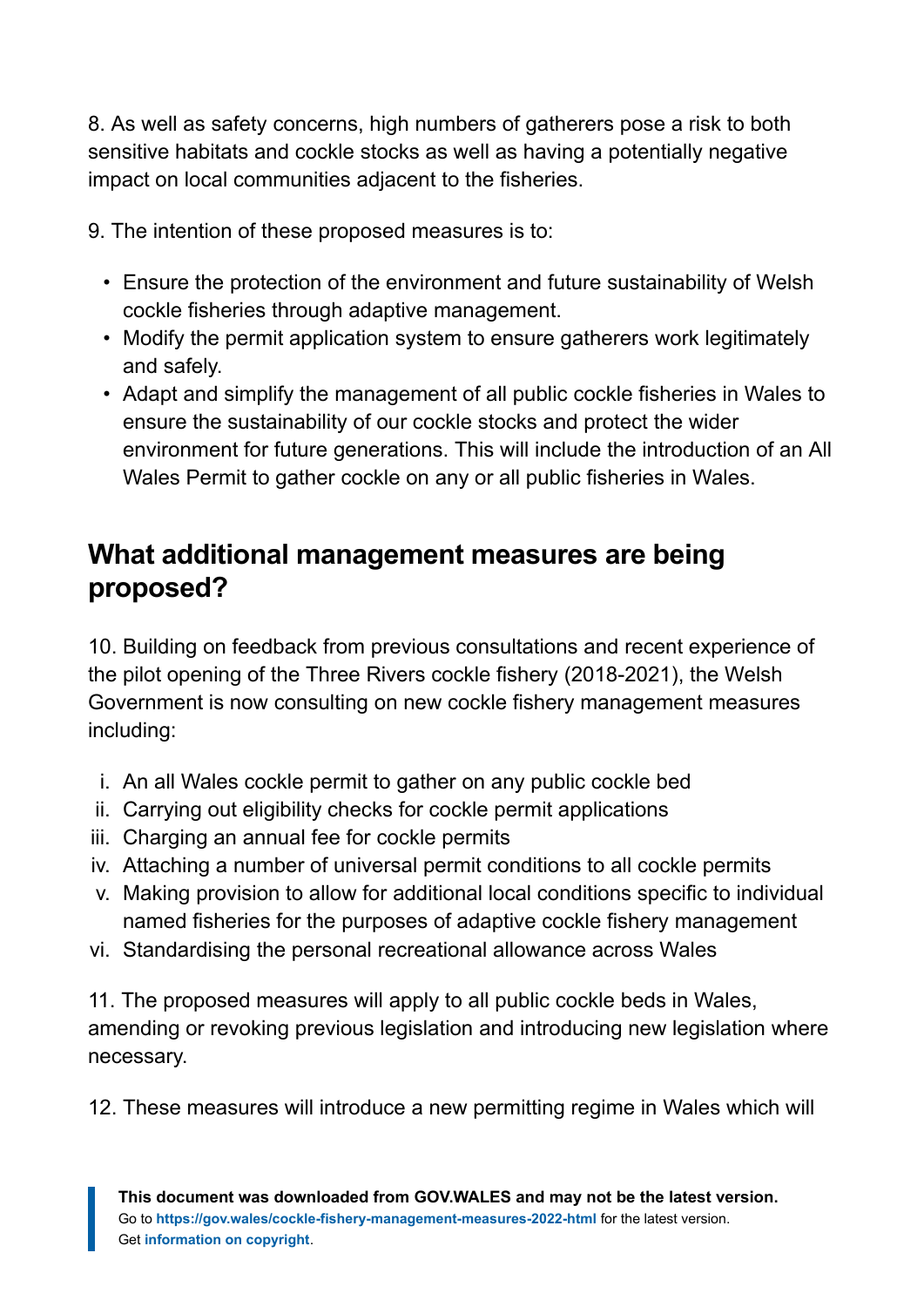underpin the Welsh Government's aims to improve management of the fisheries, stock assessments, the harvestable surplus known as the Total Allowable Catch (TAC) and permit conditions now and in the future. Once implemented, it is expected the measures will be subject to further review and refinement with relevant stakeholders.

# <span id="page-4-0"></span>**Section II: Detailed proposals**

### **A. Issuing annual All Wales cockle permits**

13. We propose the new All Wales cockle permit will be valid for one year. The start and end dates of the permit period will be determined following this consultation.

14. Each year, an 8 week cockle permit application window will open. Should an applicant miss the window, late applications will be possible but may take longer to process.

15. The opening of the cockle permit application window will be announced on the Welsh Government website GOV.WALES and it will be the responsibility of the permit holder to regularly check the website for updates. If an individual permit holder has requested an alternative method of communication, announcements will be made using that method.

16. Anyone who wishes to gather cockles commercially on public cockle beds (i.e. more 5kg per day) will require a permit. This permit will last for one calendar year. Each permit holder will be expected to pay the full fee, regardless of when the permit is applied for. The permit period will be decided following this consultation.

17. Permit holders will be entitled to gather cockle from any open bed in Wales. All beds will remain closed until they are actively opened by the Welsh Government in response to a favourable stock assessment survey and Habitats Regulation Assessment to ensure sustainability. The Welsh Government will open and close fishery beds and apply daily or seasonal quotas for fishery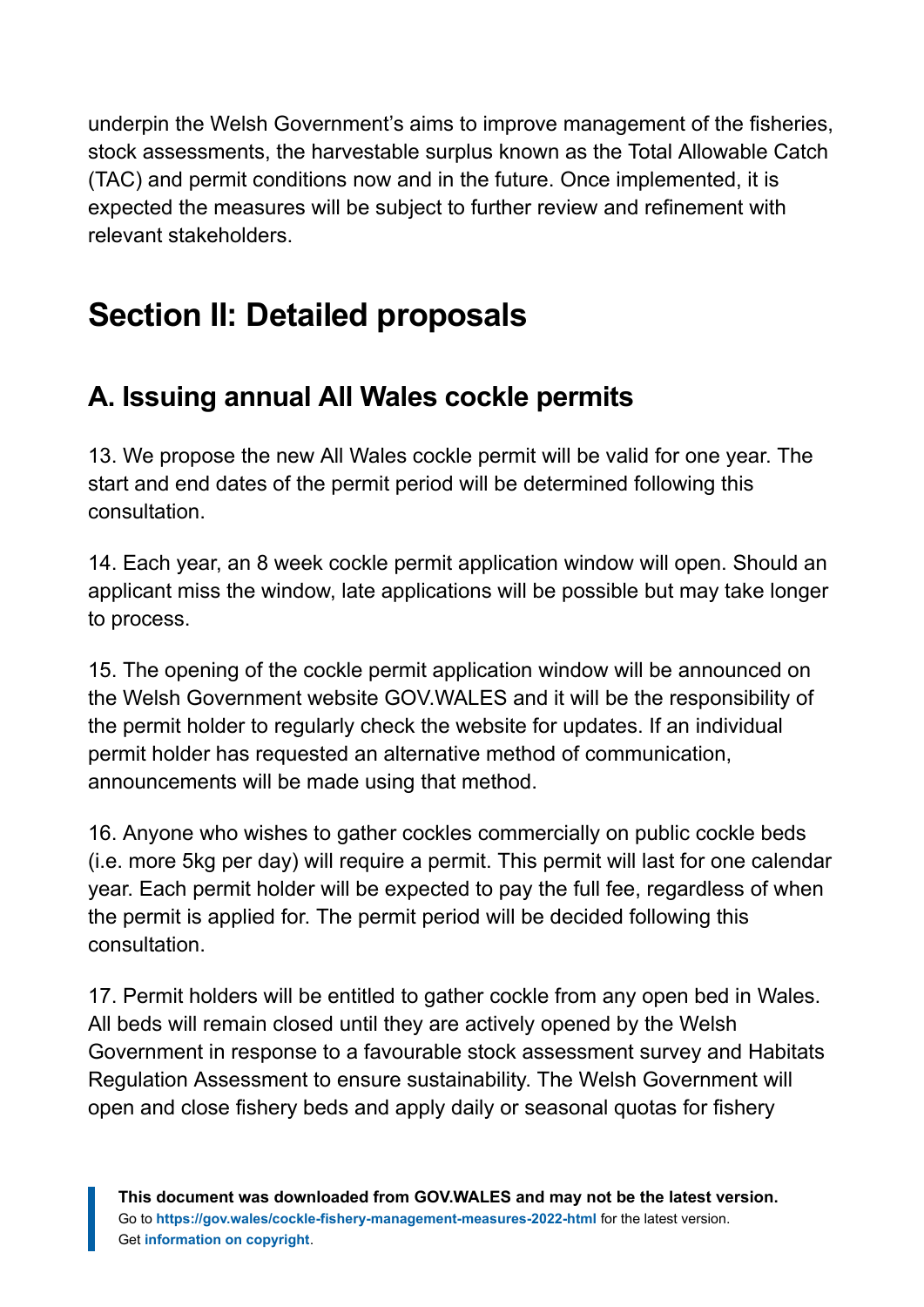management purposes.

18. When applying for a permit, applicants will be required to:

- i. Supply evidence meeting the eligibility criteria (see Box 1).
- ii. Pay the required fee in full before a permit is issued.

#### **B. Eligibility checks for the All Wales cockle permit applications**

19. Applicants for a permit will be required to complete an application form and provide the evidence described in Box 1.

#### Box 1: Eligibility Criteria for All Wales cockle permit applicants

- i. Evidence to demonstrate completion of an appropriate intertidal safety training course. This training will ensure all permit holders are familiar with conducting risk assessments, tidal information, position fixing, dangers of crossing water and soft areas, commercial boat use legislation and how to request assistance in an emergency.
- ii. Evidence of registration for tax purposes i.e. either a Unique Taxpayer Reference number (UTR) for those self-employed, or a National Insurance (NI) number for those working for an employer.
- iii. Evidence that, if an applicant intends to use a boat, it is compliant with the relevant UK Maritime boat safety legislation for the waters in which it will be used, i.e. a copy of a certificate confirming this. Categorisation standards will differ to each area of water. This could mean conditions will differ depending on the fishery. (It is understood some permit holders may share ownership or use of a boat. In such cases, confirmation of the sharing agreement from the named certified owner on the MCA certificate will be required.)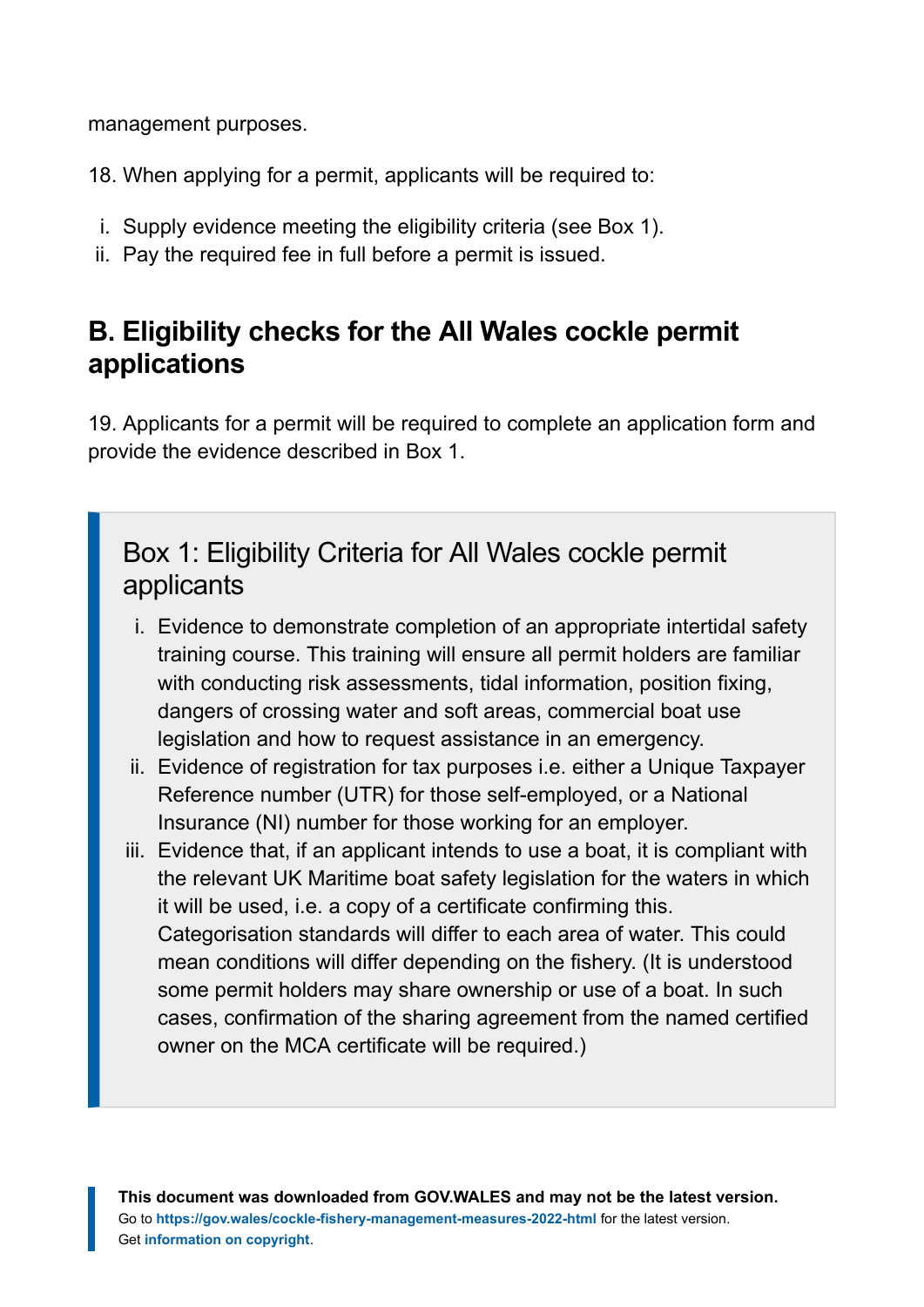Permits will not be issued to applicants who have not provided all the necessary evidence above.

20. Applicants may be ineligible for a permit following a criminal conviction for a fisheries offence in the previous 24 months. The Court will hold a power, upon conviction, to disqualify a defendant from holding a permit the duration of which will be at the discretion of the Court. In doing this, the Court will take into account the severity of the conviction and/or repeat offences.

### **C. Charging an annual fee for All Wales cockle permits**

21. The Welsh Government intends to charge a fee for the All Wales cockle permit to cover the costs associated with management, administration and scientific surveys (excluding enforcement). Full payment of the fee will be required before a permit is issued.

22. Based on current operating costs we expect the fee for a permit to be in the range of £400 to £800. Initially, if these measures are implemented, in the first year of operation the Welsh Government will charge a flat fee of £250 for a permit, in subsequent years we will seek full cost recovery.

23. The Welsh Government will consult on both the methodology for calculating the fee and the amount charged before changing the fee. That consultation may be limited to those with a direct interest in the fees concerned and will be held before the fees are applied.

24. For each permit period, the permit fee will be the same regardless of when an application is made.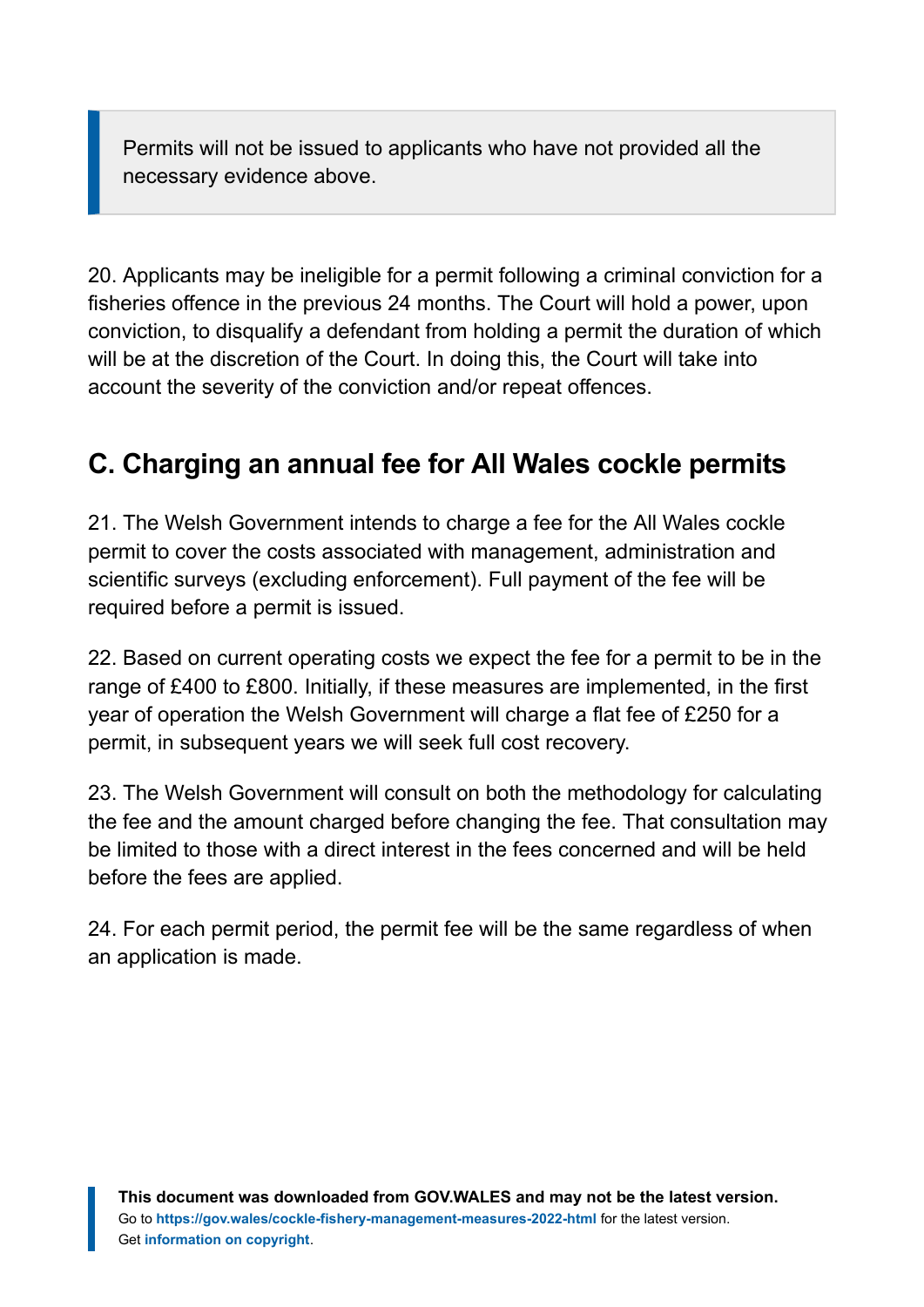#### **D. Universal permit conditions attached to All Wales cockle permits**

25. All public cockle fisheries will remain closed unless they are actively opened by the Welsh Government.

26. Public fishery cockle beds will be opened after:

- i. A stock assessment survey has been conducted
- ii. A commercially viable stock and TAC has been calculated
- iii. A Habitats Regulation Assessment (HRA) has been completed (if required)

27. Once a bed is open it will be subject to continuous monitoring and, if necessary, may be closed for fishery management purposes.

28. Decisions to open and close beds will be communicated through the Welsh Government website GOV.WALES. Permit holders will be required to check the website for updated announcements before gathering. If an individual permit holder has requested an alternative method of communication, announcements will be made using that method.

29. It is proposed daily catch returns will be required from all gatherers in order to ensure uptake of the TAC is accurately managed and stocks are not overexploited.

30. To safeguard stocks, the use of net bags will be prohibited on all cockle beds to ensure undersize cockle are not inadvertently removed from the beds.

31. To ensure the safety of gatherers, night time gathering will be prohibited on all beds. Night time will be defined as "between half an hour after sunset on any day and half an hour before sunrise on the following day".

32. To ensure the safety of all those using vessels, all vessels used to remove commercially gathered cockle must clearly display evidence that any boat used is compliant with the relevant UK Maritime boat safety legislation for the waters in which it will be used i.e. a copy of a certificate or badge confirming this.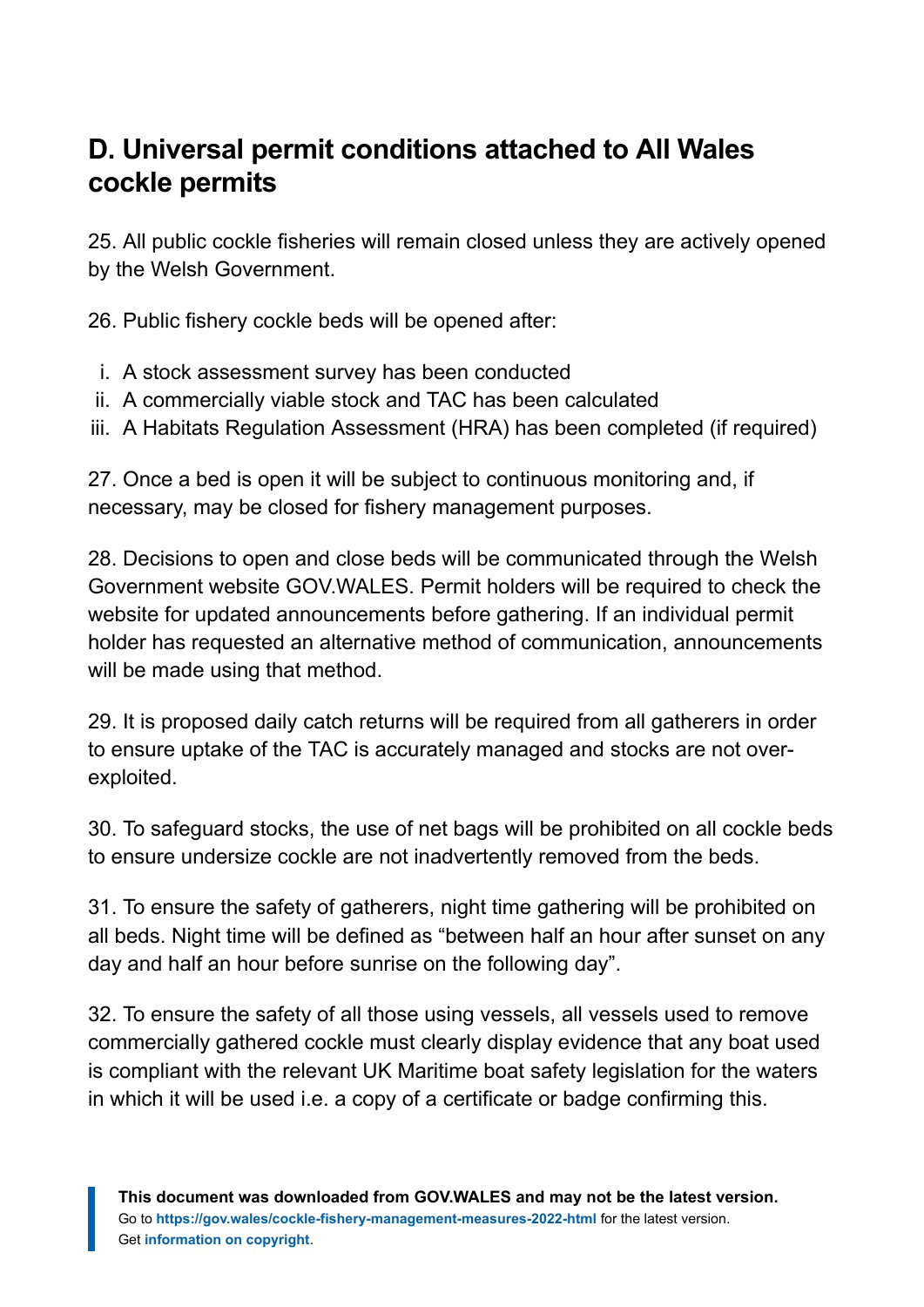33. To reduce the potential for over-exploitation and ensure safe navigation, all vessels used to remove commercially gathered cockle must be less than 10m in length overall (LOA).

34. To prevent illegal activity, sorting and washing of cockles must be undertaken before cockles are removed from the fishery. In addition, a cockle shall be deemed to be removed from the fishery as soon as it is placed in any container (including bags, sacks and other similar receptacles), trailer, vehicle or vessel.

35. To ensure the accurate monitoring of TAC uptake, when weighing gathered cockle, no allowance will be made for the weight of sacks, sand or other materials present after gathering.

#### **E. Adaptive management measures to suit local conditions**

36. For the purposes of sustainably managing individual cockle fisheries (groups of beds) or individual cockle beds, fishery or bed specific permit conditions may be applied to reflect local conditions. For example, at present different methods of gathering are permitted in different fisheries and gathering may take place on different days of the week or restricted to specific tides. As part of these proposals such local differences will be applied by permit conditions.

37. Those with an interest in the fishery will be consulted on changes to permit conditions before introduction and following advice on the latest scientific/ environmental evidence. Changes to permit conditions will be listed on the Welsh Government website. GOV.WALES Permit Holders will be required to check the website regularly for updates. If an individual permit holder has requested an alternative method of communication, announcements will be made using that method.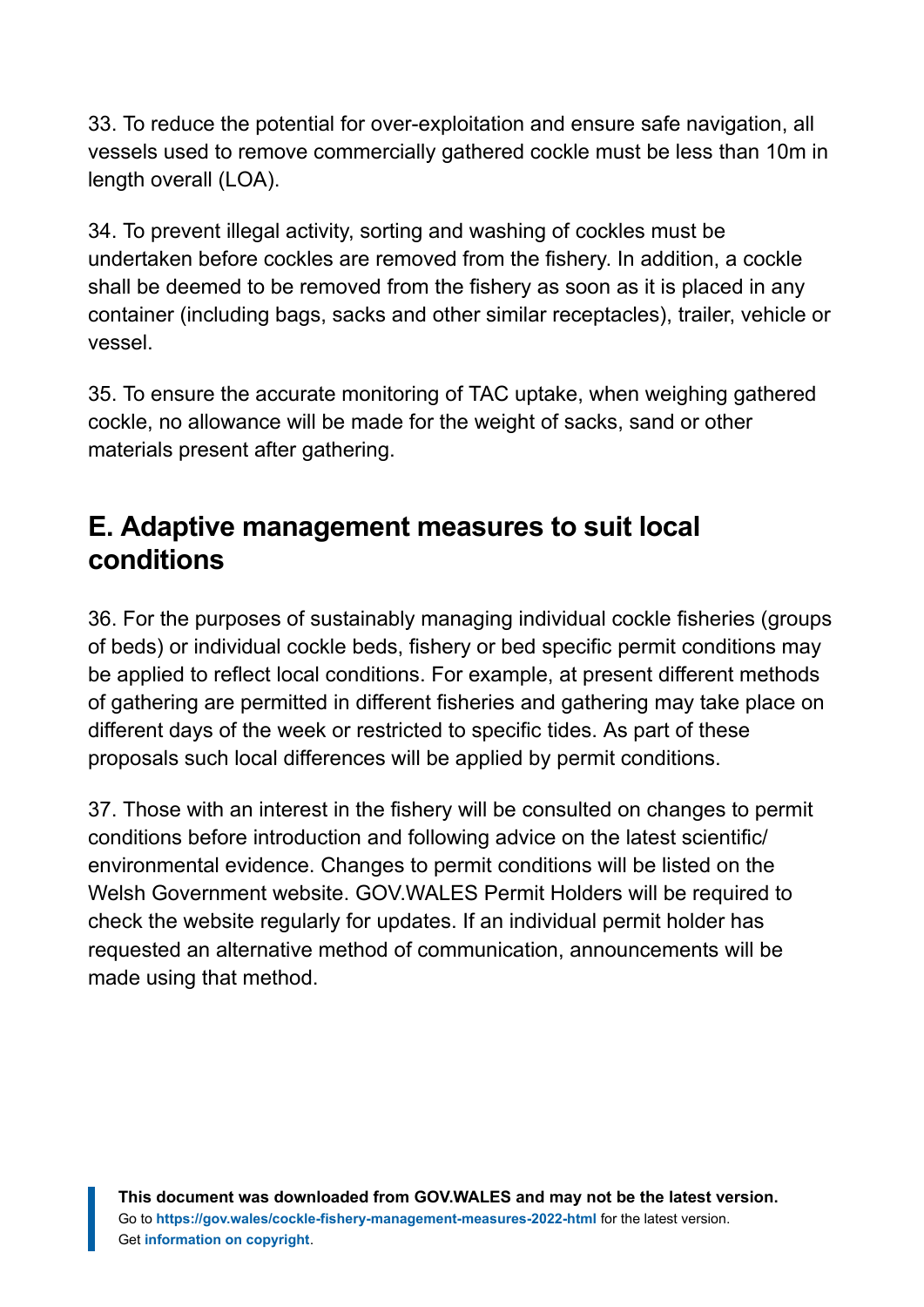#### **F. Standardising the personal recreational allowance across Wales**

38. A maximum limit of 5kgs per day will be set across public fisheries in Wales for anyone gathering cockle for personal consumption. Anyone wishing to gather more than 5kgs a day will require an All Wales cockle permit.

# <span id="page-9-0"></span>**Section III: Implementation**

#### **How will the proposals be implemented?**

39. The Welsh Ministers intend to make new legislation to introduce these changes and create a new All Wales cockle permitting regime. Anyone wishing to gather more than 5 kg per day of cockle from a public cockle bed (or beds) in Wales will require a permit. The legislation will set out the eligibility criteria applicable to applicants and enable the Welsh Ministers to charge a fee for the permit. The legislation will enable the Welsh Ministers to:

- I. Sustainably manage public cockle fisheries and safeguard the environment in Wales.
- II. Set out in legislation, one set of universal conditions to the permit, i.e. those standard conditions that are very settled and very rarely require change and which will be applicable across Wales.
- III. Enable Welsh Government to attach further flexible fishery specific permit conditions that will allow conditions to be fishery or bed specific and be reviewable. For example in relation to matters such as minimum conservation size and fishing methods, days, times and tides which will be reviewed regularly with those who have an interest in cockle fisheries in Wales.
- IV. Make every permit subject to a fishery/bed specific daily quota which is variable from time to time. This will be on the basis of ongoing stock assessments carried out throughout the season.
- V. Every permit will be subject to a power for Welsh Government to sustainably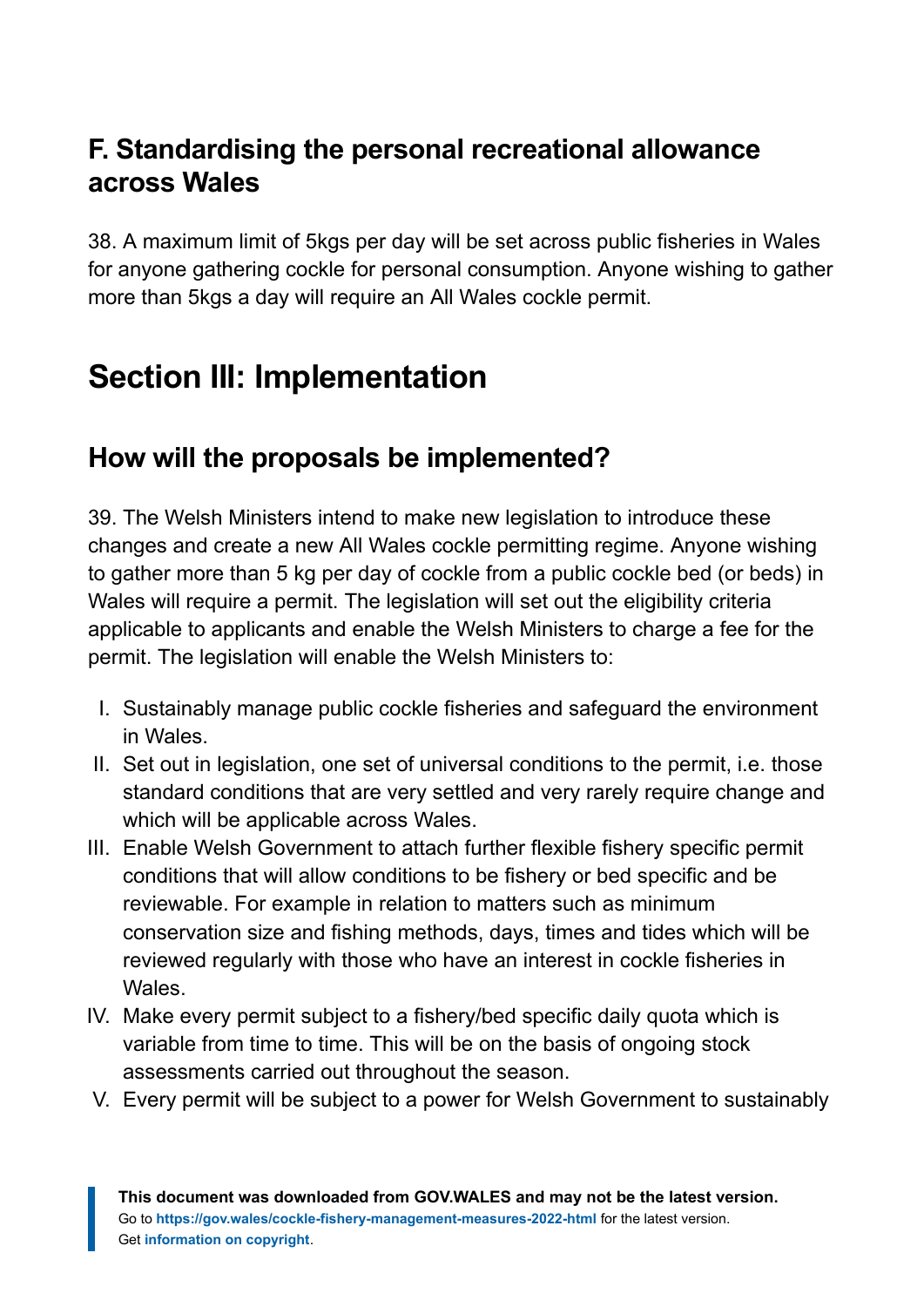manage public fisheries in Wales on the basis they are closed until actively opened. This will enable Welsh Government officials to effectively manage exploitation of the fishery following a stock survey and scientific advice.

#### **What will the effects of the proposals be?**

40. It will be a criminal offence:

- I. To commercially gather cockle from any public cockle bed in Wales without an All Wales cockle permit (a person is considered to be commercially gathering if they remove more than 5 kg of cockle from a fishery in a single day)
- II. To contravene either the requirements of the new legislation or a condition of the All Wales cockle permit.

#### **Who will be affected by the proposals?**

41. Anyone wishing to gather cockles from public cockle fisheries in Wales. What are we hoping to achieve?

#### **What are we hoping to achieve?**

42. This package of measures is intended to provide the Welsh Ministers with a suite of tools to:

- Ensure the protection of the environment and future sustainability of Welsh cockle fisheries through adaptive management.
- Modify the permit application system to ensure gatherers work legitimately and safely, and
- Adapt and simplify the management of all public cockle fisheries in Wales to ensure the sustainability of our cockle stocks and protect the wider environment for future generations. This will include the introduction of an All Wales Permit to gather cockle on any or all public fisheries in Wales.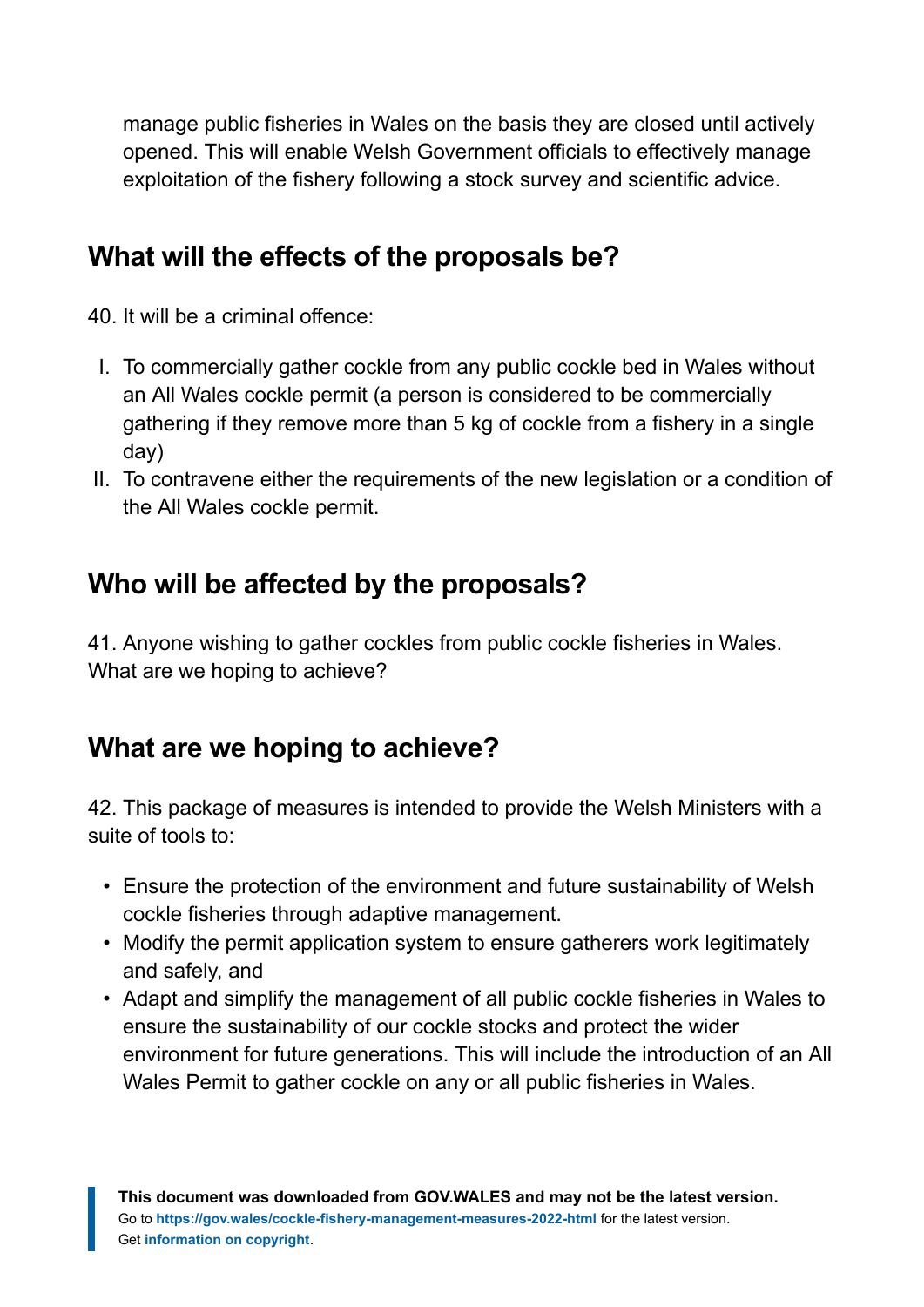# <span id="page-11-0"></span>**Questions relating to the above proposals**

## **Question 1**

What is your interest in the cockle industry in Wales?

(Please tick one of the boxes below that best describes your interest in the Cockle fishery in Wales).

- Commercial Gatherer
- Recreational Gatherer
- Buyer
- Processor
- Environment / Conservation
- Enforcement / Regulation
- Other (please state)

#### **Question 2**

Do you agree with Welsh Government's aims to improve the management and sustainability of cockle fisheries and protect the environment by introducing new legislation?

- Yes
- No

#### **Question 3**

Do you agree with the issuing of annual all Wales cockle permits, as described in proposal A?

- Yes
- No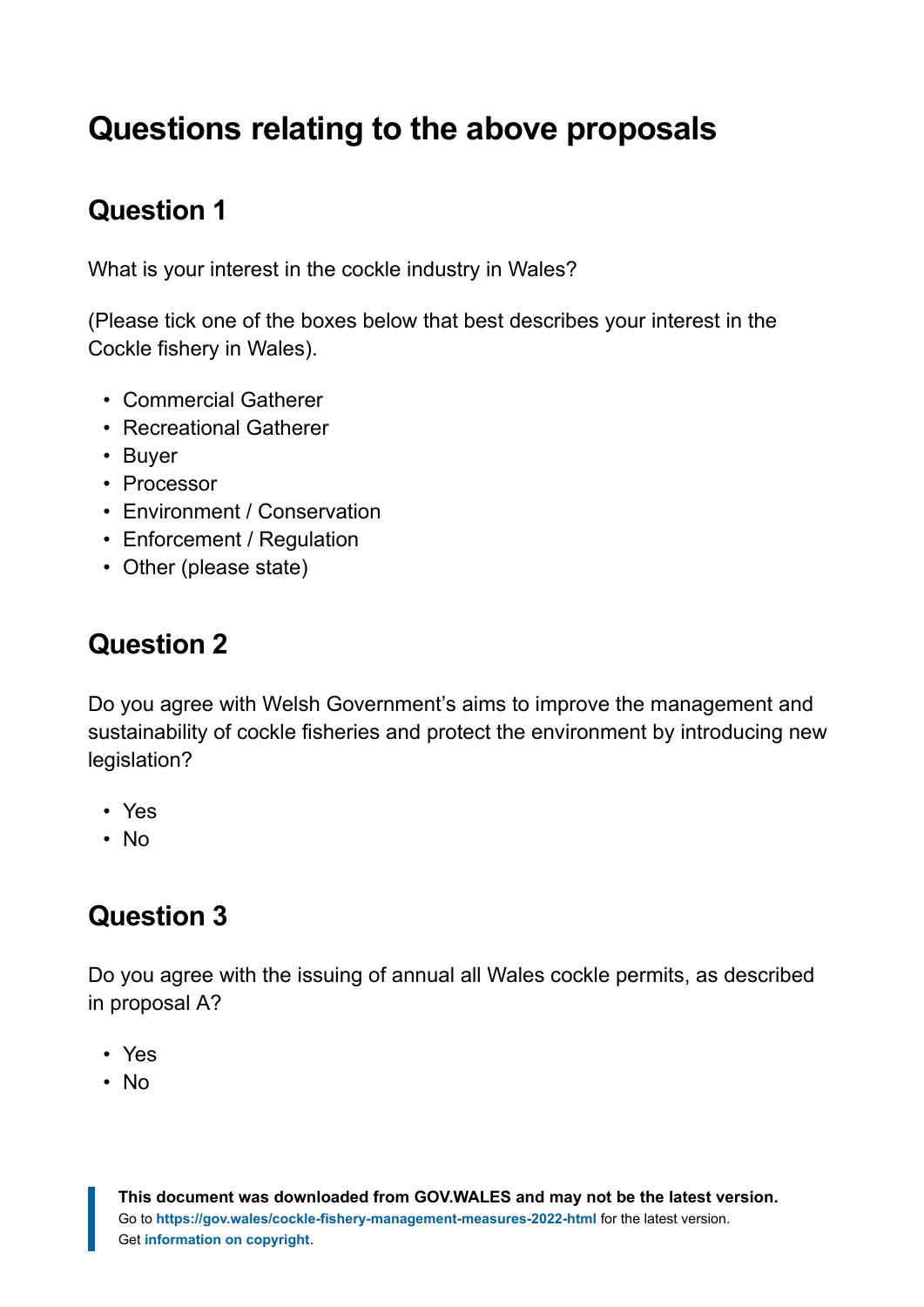#### **Question 4**

Do you support the introduction of a daily limit if deemed necessary, as mentioned in proposal A?

- Yes
- No

## **Question 5**

Do you support the carrying out of eligibility checks on applications for all Wales cockle permits, as described in proposal B?

- Yes
- No

### **Question 6**

Do you support the charging of an annual fee for a cockle permit, as described in proposal C?

- Yes
- No

## **Question 7**

Do you support universal permit conditions attached to all permits as described in proposal D?

- Yes
- No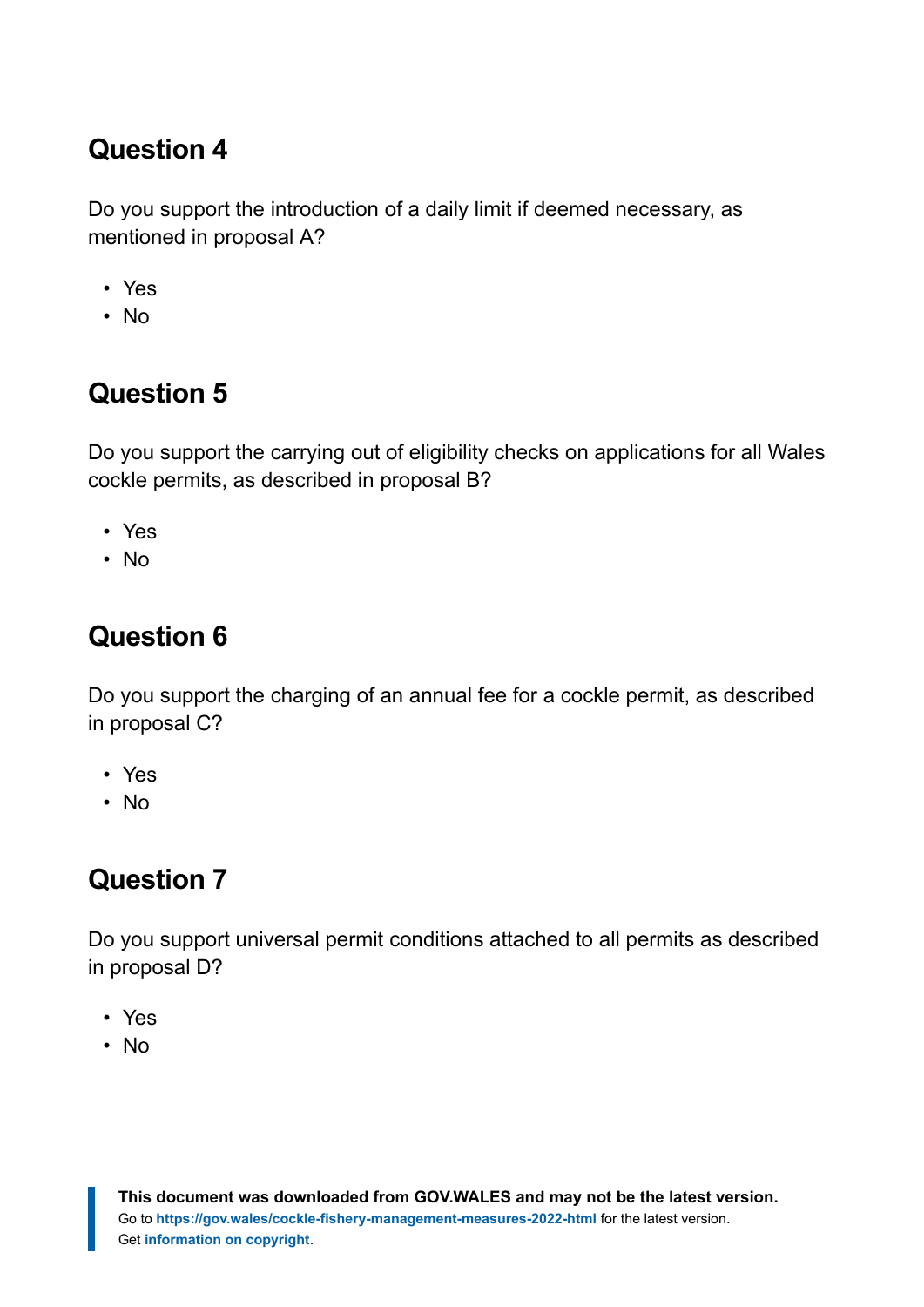#### **Question 8**

Do you support the submission of daily catch returns to enable effective monitoring, as mentioned in proposal D?

- Yes
- No

## **Question 9**

Do you support the proposal for adaptive cockle fishery management through additional local conditions specific for individual named fisheries, as described in proposal E?

- Yes
- No

## **Question 10**

Do you agree with the proposal to standardise the personal recreational gathering allowance throughout Wales, as described in proposal F?

- Yes
- No

## **Question 11**

We would like to know your views on the effects that changes to the management of cockle fisheries would have on the Welsh language, specifically on opportunities for people to use Welsh and on treating the Welsh language no less favourably than English.

What effects do you think there would be? How could positive effects be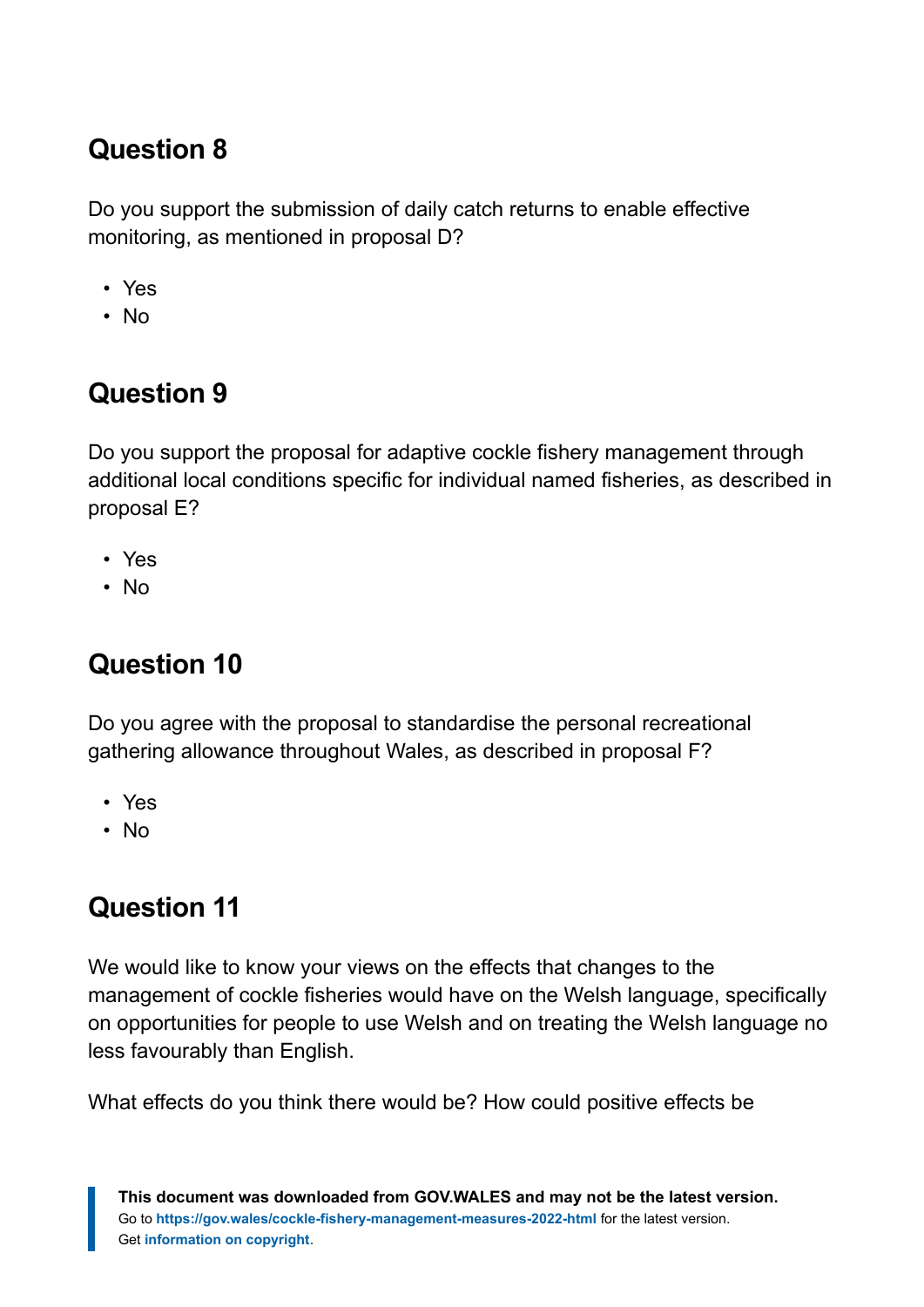increased, or negative effects be mitigated?

#### **Question 12**

Please also explain how you believe the proposed policy changes to the management of cockle fisheries could be formulated or changed so as to have positive effects or increased positive effects on opportunities for people to use the Welsh language and on treating the Welsh language no less favourably than the English language, and no adverse effects on opportunities for people to use the Welsh language and on treating the Welsh language no less favourably than the English language.

#### **Question 13**

We have asked a number of specific questions. If you have any comments you would like to make on related issues which we have not specifically addressed, please use this space to report them:

## <span id="page-14-0"></span>**How to respond**

Submit your comments by **6 May 2022**, in any of the following ways:

- complete our **[online form](https://gov.wales/node/45678/respond-online)**
- download, complete our **[response form](https://gov.wales/sites/default/files/consultations/2022-02/cockle-fishery-management-measures-2022-consultation-response-form.docx)** and email **[marineandfisheries@gov.wales](mailto:marineandfisheries@gov.wales)**. Please ensure you state "Cockle Management Measures 2022" in the subject box.
- download, complete our **[response form](https://gov.wales/sites/default/files/consultations/2022-02/cockle-fishery-management-measures-2022-consultation-response-form.docx)** and post to:

Cockle Management Measures 2022 Marine and Fisheries Division Welsh Government Office Suite 3, Cedar Court Haven's Head Business Park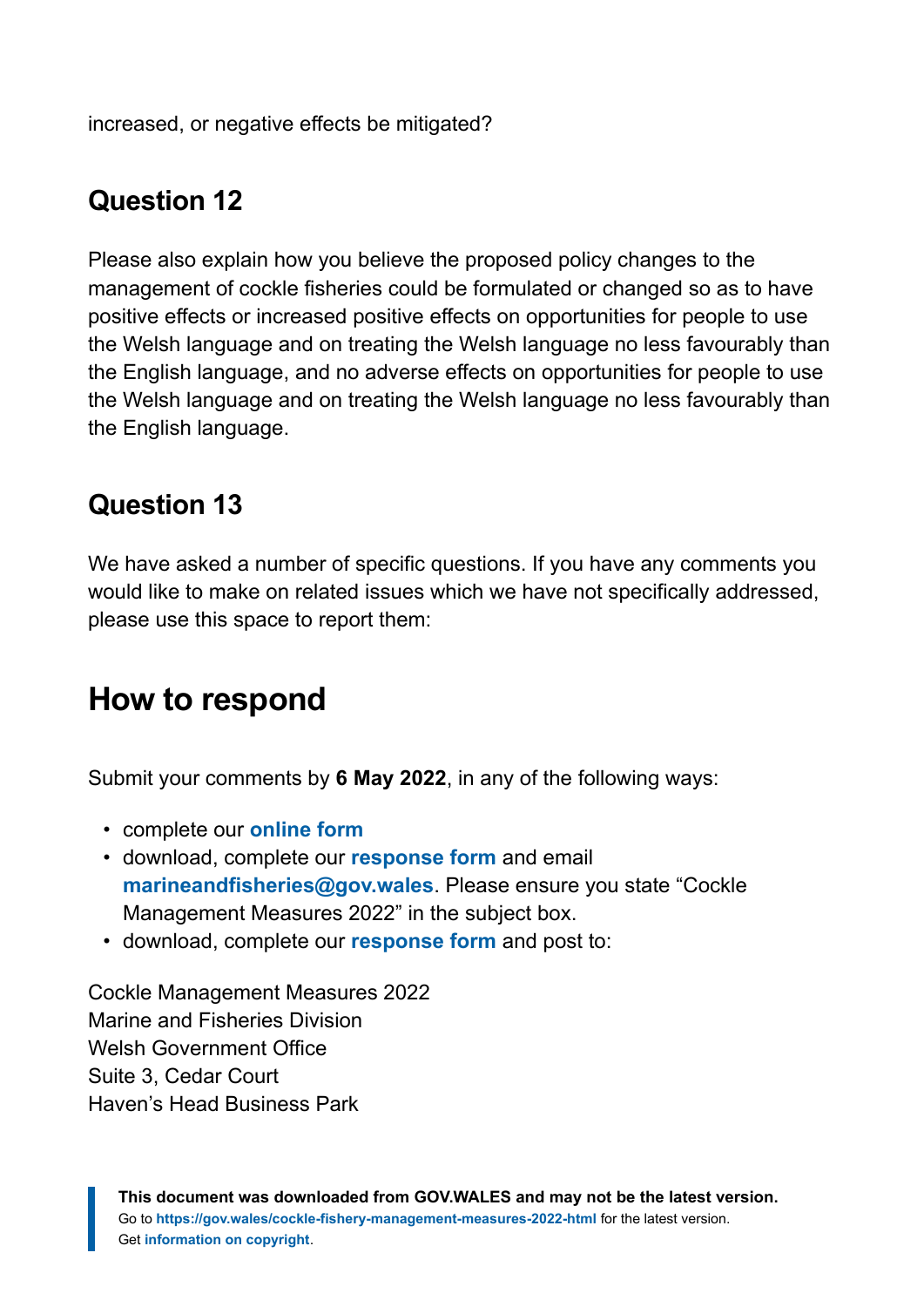Milford Haven Pembrokeshire SA73 3LS

# <span id="page-15-0"></span>**Your rights**

Under the data protection legislation, you have the right:

- to be informed of the personal data held about you and to access it
- to require us to rectify inaccuracies in that data
- to (in certain circumstances) object to or restrict processing
- for (in certain circumstances) your data to be 'erased'
- to (in certain circumstances) data portability
- to lodge a complaint with the Information Commissioner's Office (ICO) who is our independent regulator for data protection.

Responses to consultations are likely to be made public, on the internet or in a report. If you would prefer your response to remain anonymous, please **[tell us](https://gov.wales/cockle-fishery-management-measures-2022)**.

For further details about the information the Welsh Government holds and its use, or if you want to exercise your rights under the GDPR, please see contact details below:

#### **Data Protection Officer**

Data Protection Officer Welsh Government Cathays Park **Cardiff** CF10 3NQ

E-mail: **[data.protectionofficer@gov.wales](mailto:data.protectionofficer@gov.wales)**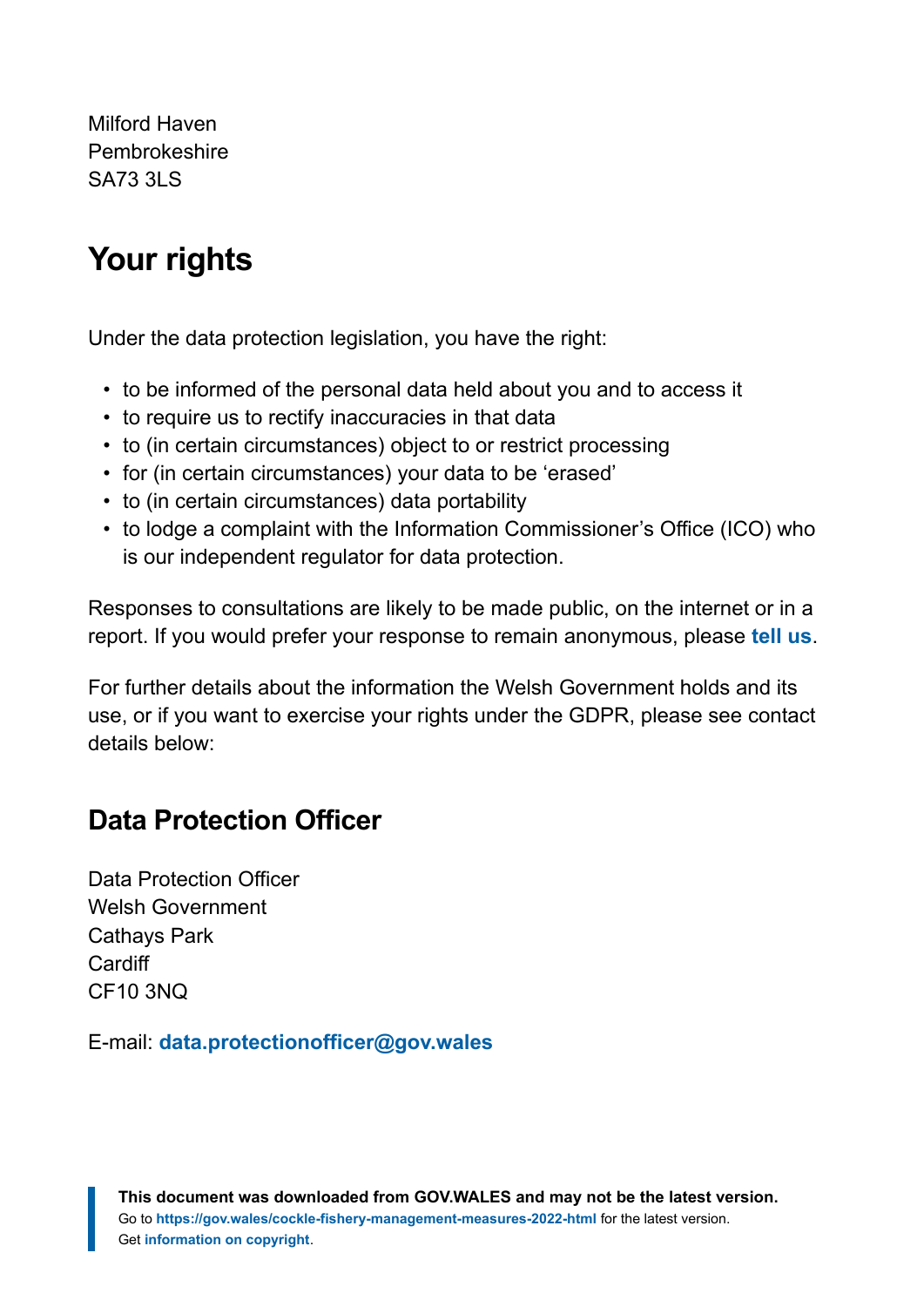#### **Information Commissioner's Office**

Information Commissioner's Office Wycliffe House Water Lane Wilmslow **Cheshire** SK9 5AF

Telephone: 0303 123 1113

Website: **[ico.org.uk](https://ico.org.uk/)**

### **UK General Data Protection Regulation (UK GDPR)**

The Welsh Government will be data controller for any personal data you provide as part of your response to the consultation. Welsh Ministers have statutory powers they will rely on to process this personal data which will enable them to make informed decisions about how they exercise their public functions. Any response you send us will be seen in full by Welsh Government staff dealing with the issues which this consultation is about or planning future consultations. Where the Welsh Government undertakes further analysis of consultation responses then this work may be commissioned to be carried out by an accredited third party (e.g. a research organisation or a consultancy company). Any such work will only be undertaken under contract. Welsh Government's standard terms and conditions for such contracts set out strict requirements for the processing and safekeeping of personal data. In order to show that the consultation was carried out properly, the Welsh Government intends to publish a summary of the responses to this document. We may also publish responses in full. Normally, the name and address (or part of the address) of the person or organisation who sent the response are published with the response. If you do not want your name or address published, please tell us this in writing when you send your response. We will then redact them before publishing.

You should also be aware of our responsibilities under Freedom of Information

**This document was downloaded from GOV.WALES and may not be the latest version.** Go to **<https://gov.wales/cockle-fishery-management-measures-2022-html>** for the latest version. Get **[information on copyright](https://gov.wales/copyright-statement)**.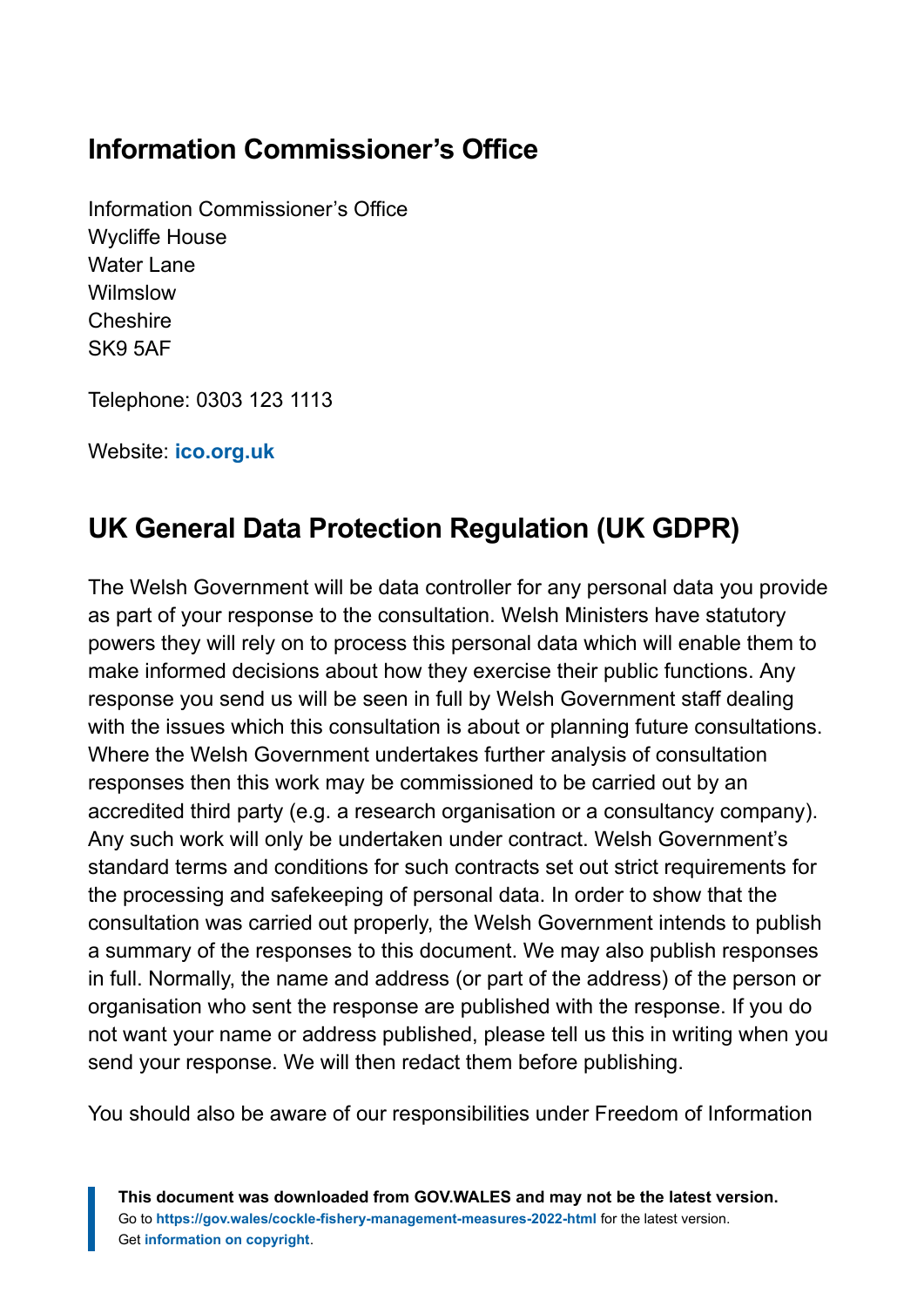legislation. If your details are published as part of the consultation response then these published reports will be retained indefinitely. Any of your data held otherwise by Welsh Government will be kept for no more than three years.

# <span id="page-17-0"></span>**Further information and related documents**

Number: WG42711

You can view this document in **[alternative languages.](https://gov.wales/alternative-languages)** If you need it in a different format, please **[contact us](https://gov.wales/contact-welsh-government)**.

**This document was downloaded from GOV.WALES and may not be the latest version.** Go to **<https://gov.wales/cockle-fishery-management-measures-2022-html>** for the latest version. Get **[information on copyright](https://gov.wales/copyright-statement)**.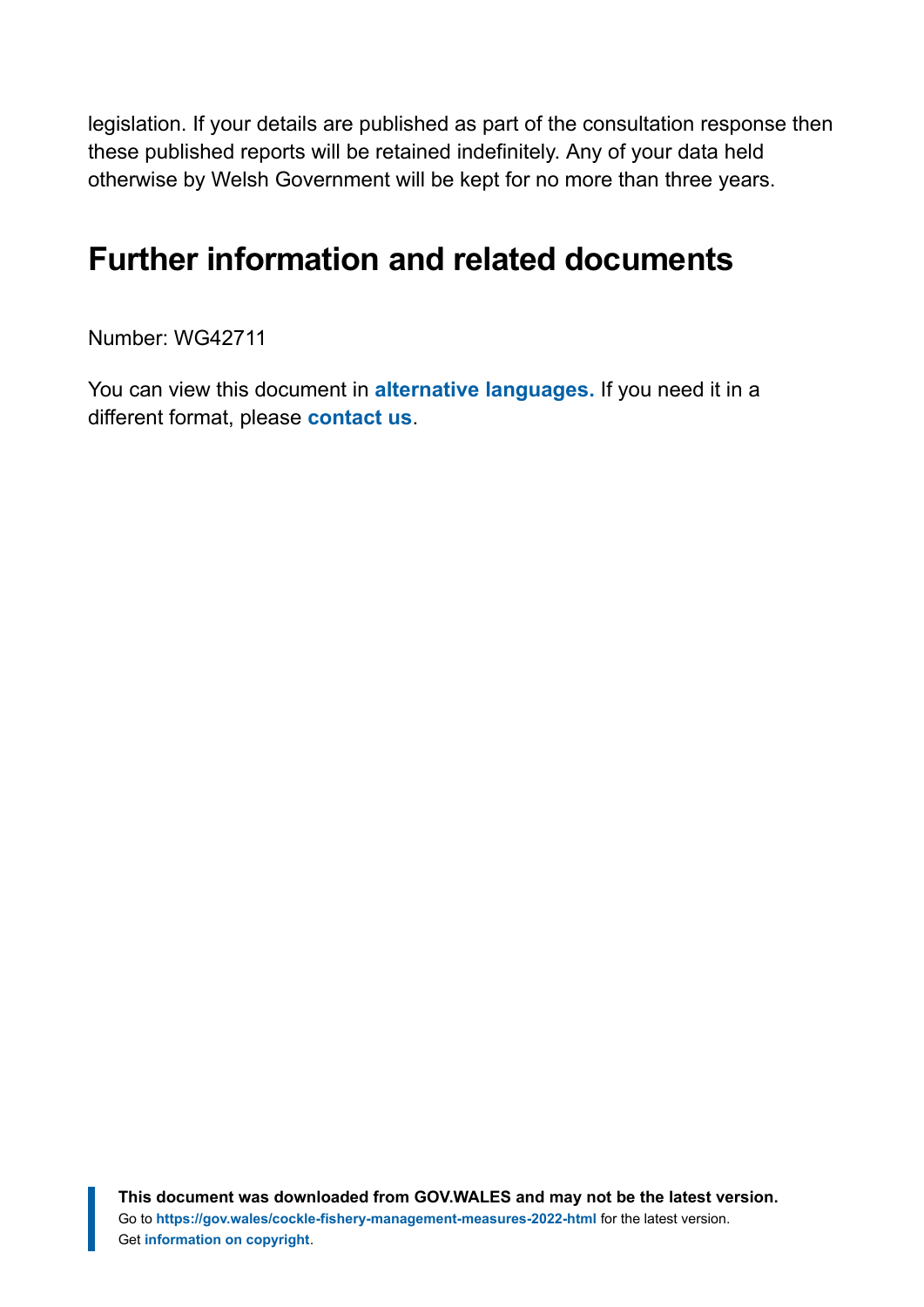# **About this document**

This document is a copy of the web page **[Cockle Fishery Management](https://gov.wales/cockle-fishery-management-measures-2022-html) [Measures 2022](https://gov.wales/cockle-fishery-management-measures-2022-html)** downloaded.

Go to **<https://gov.wales/cockle-fishery-management-measures-2022-html>** for the latest version.

This document may not be fully accessible, for more information refer to our **[accessibility statement](https://gov.wales/accessibility-statement-govwales)**.

Get **[information on copyright](https://gov.wales/copyright-statement)**.